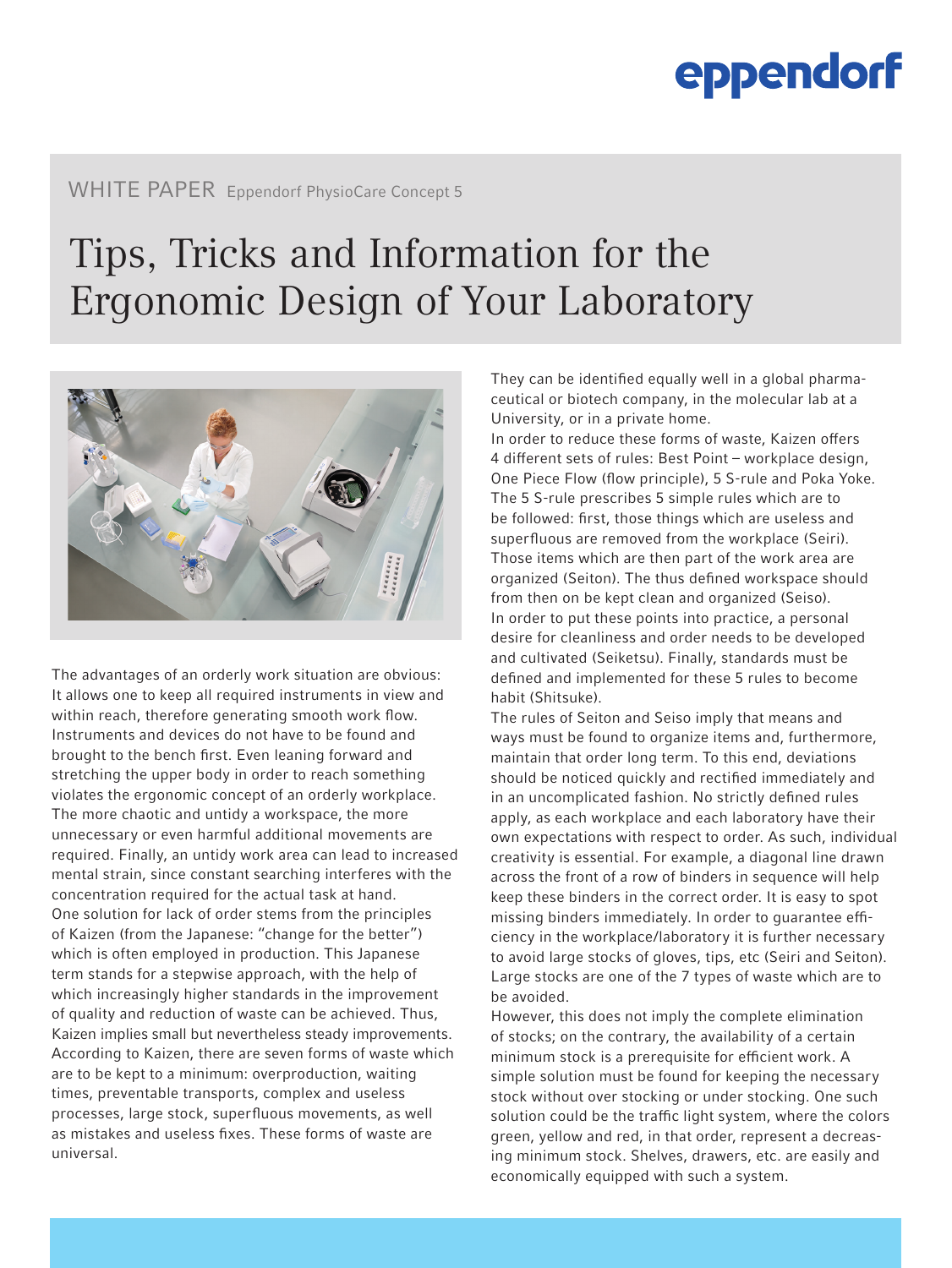Most laboratories, however, present an entirely different picture: drawers are filled to the maximum with boxes of gloves, tips, etc., in a disorganized fashion. This, however, is a false assumption. It would be much better to note the threat of low supply of various items in drawers, cupboards and shelves via their "traffic lights" and to prevent this occurrence with one trip. When organizing a core workstation (Seiton) with consideration for physical-ergonomic requirements, in addition to the 5-S rules, the Best Point Principle should be consulted as well. This principle of workplace design states that items which are a part of a core work space should be kept in locations which are easiest to reach by the user. Ideally, all items would be within arm's reach. Even in a simple office, this would be difficult to implement, and it sounds like utopia when considering the work space at hand – the laboratory. Therefore, in order to be able to implement the Best Point Principle in the laboratory, it is crucial to sort items into three different areas of reach, according to their frequency of use (Figure 1).

The optimum area of reach is equivalent to a radius of the length of a person's lower arm, including the hand, without stretching. This radius is the actual work area. For a range of body heights between 150 and 190 cm (4'11" to 6'3"), this radius is approximately 35 cm  $(13 \frac{3}{4})$ . However, the maximum physiological reach comprises a radius of the length of the outstretched arm without severe leaning forward of the upper body (approx. 50 cm or 19 1/2" for body heights between 150 and 190 cm mm or 4'11" to 6'3"). This is the ideal area in which items for daily use should be kept. The anatomical area of reach for persons of heights between 150 and 190 cm (or 4'11" to 6'3") is up to 60 cm (23 ½") and thus requires leaning forward in order to reach items located within this radius.

It is suitable for items used in the long term. It is recommended that one get up in order to retrieve or use them, rather than leaning over to reach. Leaning forward should generally be avoided. Within the entire work area, both hands should be used. This supports coordination and distributes strain between two hands.

Following the successful sorting of items, the ergonomic requirements during sitting and standing need to be considered. This is a part of orientation along the Best Point Principle. Mainly the task and the furniture in the laboratory



#### Figure 1: Reach range of ergonomic work station.

determine whether one is sitting or standing while working. In fact, a German study of laboratory personnel revealed that approximately half the people sit while pipetting while the other half stands [1]. If one stands exclusively, a chair with a high seat should be used as a sitting-standing support, and ergonomic workplace mats should be used. If one sits without exception, care should be taken to adjust the chair to the individual body height.

The height is to be adjusted to allow the knees to form a 90 degree angle and the lower back to lean against a back rest. To the disadvantage of lab personnel, laboratory benches are often equipped with countless under-desk cupboards which preclude sitting altogether, or allow it only at an angle. From an ergonomic perspective, a combination of standing, walking and sitting is superior, as in this case all stabilizing muscles are in turn activated

and relaxed, depending on the state of activity. Hence, it makes sense that following a pipetting task which has been performed while standing one would move to an office area, sit down at a table and record the data into the lab book. This combines ergonomics with responsible laboratory work.

In addition, the introduction of organization is subject to cognitive-ergonomic requirements. These are extensively considered within the Poka Yoke rules of Kaizen. Poka Yoke desires to uncover mistakes in all possible areas of work as early as possible, thus helping prevent them. This is rooted in a form of process visualization, which allows one to recognize the flow and therefore "missteps". Error reduction saves cost, energy and time. Productivity increases. Inevitably, products of higher quality are produced.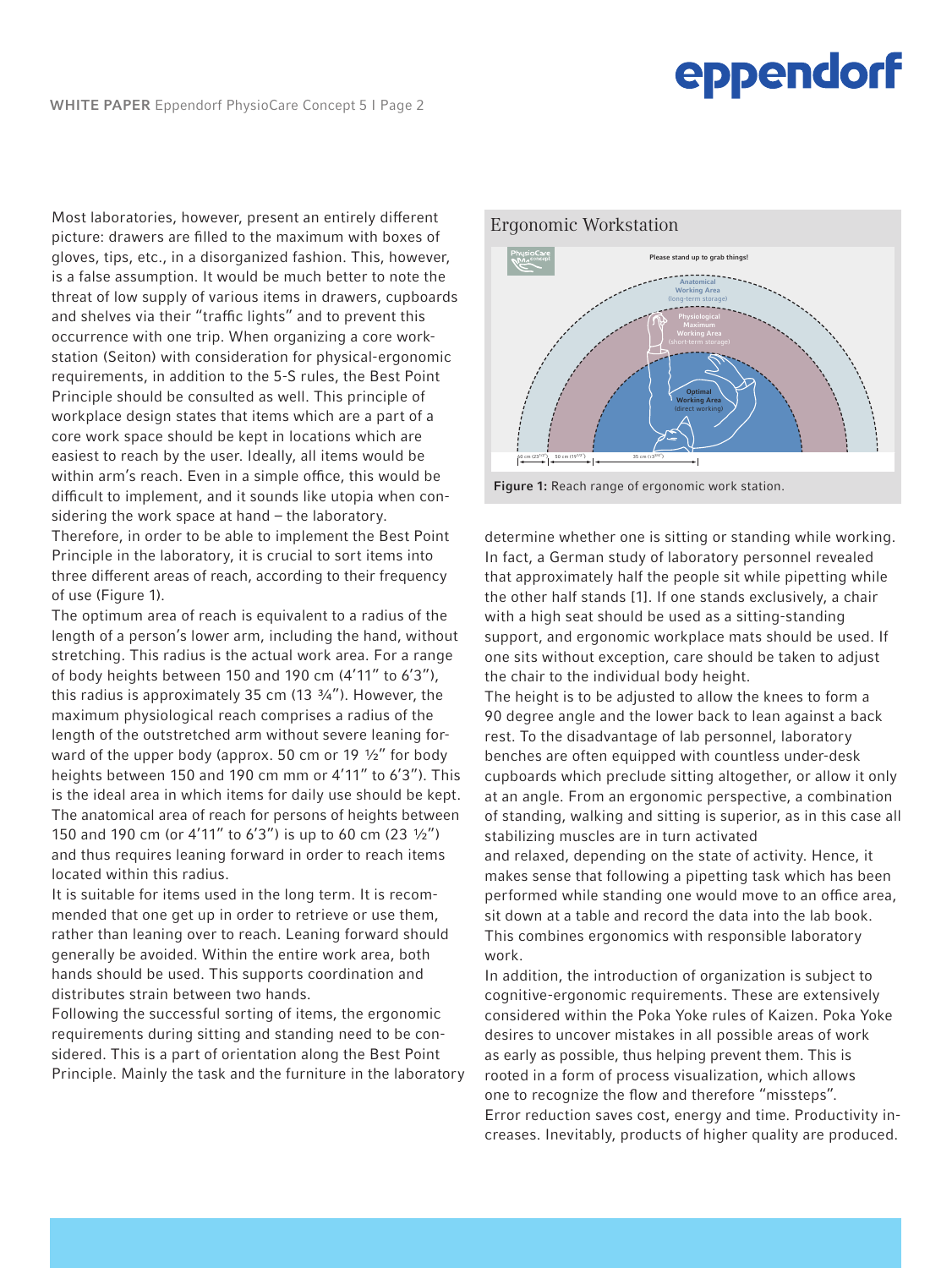With regard to the laboratory work space, color coding of pipettes and tips takes center stage. While many manufacturers are now color-coding their tips, not all of these color codes actually help prevent errors. Color codes only make sense if they are visible unequivocally from all work positions. The advantage of intelligent color coding is rooted in minimizing pipetting errors and unnecessary actions, which result from searching for the correct pipette. Apart from color coding, there exist many other aides in the sense of Poka Yoke. A calibration warning device installed in some electronic pipettes acts as an automatic reminder for calibrations due. Some pipettes are equipped with special mechanisms which protect the volume setting from being changed accidentally. Some electronic dispensers automatically recognize the volume of the tip fitted.

The requirement for order in accordance with the rules of Seiri and Seiton extend beyond the individual workplace and are applied to the structure of the laboratory as a whole. The flow of movement in a laboratory may be compared, in a simplified view, to those in a kitchen. In 1922, the American Christine Fredericks conducted a study to analyze the organization of kitchens. To this end, she pinpointed the paths she took in her kitchen during the preparation of an evening meal with the help of a thread. The result was a chaotic structure. Based on this observation, she re-organized all utensils and appliances according to the flow during cooking and repeated the experiment. The result was considerable reduction of distance covered and faster preparation of the evening meal. Employing similar studies of the optimization of flow in the kitchen, the German architect Margarete Schütte-Lihotzky designed the "Frankfurt kitchen" in the 1920s. Parallels to the laboratory abound. Apart from over stock, many drawers and shelves contain items (single pieces, etc), the designation of which may be difficult even for a long term member of the laboratory team. Furthermore, products (e.g. samples) are often distributed among several refrigerators. The location of instruments often does not represent the work flow.

It is generally advisable to keep products and instruments which are always used together in close proximity to one another. The same is true for the storage of parts and items which are functionally related. Samples which are to be measured or processed together should be stored in the same refrigerator. A waterbath/thermomixer should be in the vicinity of a photometer if enzyme activity is to be

analyzed. As a positive side effect, the risk of contamination will be reduced. Furthermore, if possible, all work stations within a laboratory are to be organized. This will not only reduce the need for detours, but it also improves safety (toxic substances no longer need to be transported between individual laboratories, etc.). However, his type of laboratory restructuring does not aim to eliminate walking altogether. Walking should always be a part of the daily routine in the laboratory, as it provides natural breaks from repetitive tasks, and it relaxes the stabilizing muscles. The organization described above can only be maintained over time if a long-term desire for order is created (Seiketsu). Therefore, the introduction of a new ergonomic organizational system requires the participation of all employees involved [2]. Despite the participation-based approach, the realization just how effective a new organizational system can be does not appear by itself. In the beginning phase of the new organization, this realization needs to be supported by the implementation of standards and rules (Shitsuke). During the early phase, clear delegation of responsibilities for the maintenance and reinstatement of order is essential. The introduction of a schedule for order and cleanliness is helpful. However, the guarantee of cleanliness is subject to large variation according to the understanding and expectations of the individual.

Thus, checklists are still required, which need to be adhered to by the person in charge according to the schedule. For example, this person makes a trip to the storage room as soon as he or she notices the need during regular check of the traffic light system. Further, the location of all individual items must be available to everyone (location of instruments, devices, consumables, chemicals, etc.). Attitude is the readiness to react to certain environmental stimuli in either a consistently positive or a consistently negative manner. In this case, the affective component plays a major role. It represents the emotional evaluation of an object. In the case where the object to be evaluated is a task or the work in its entirety, the affective component is strongly influenced by the environment. Mainly light, noise and climate play critical roles. Especially during precision tasks such as pipetting, light which is too dim places a strain on the eye muscle (focusing). Therefore, illumination between 500 and 1000 Lux is recommended for office areas and 750 to 1500 Lux for older employees [3]. The higher the demand for precision during the performance of a task, the stronger the illumination required [3].